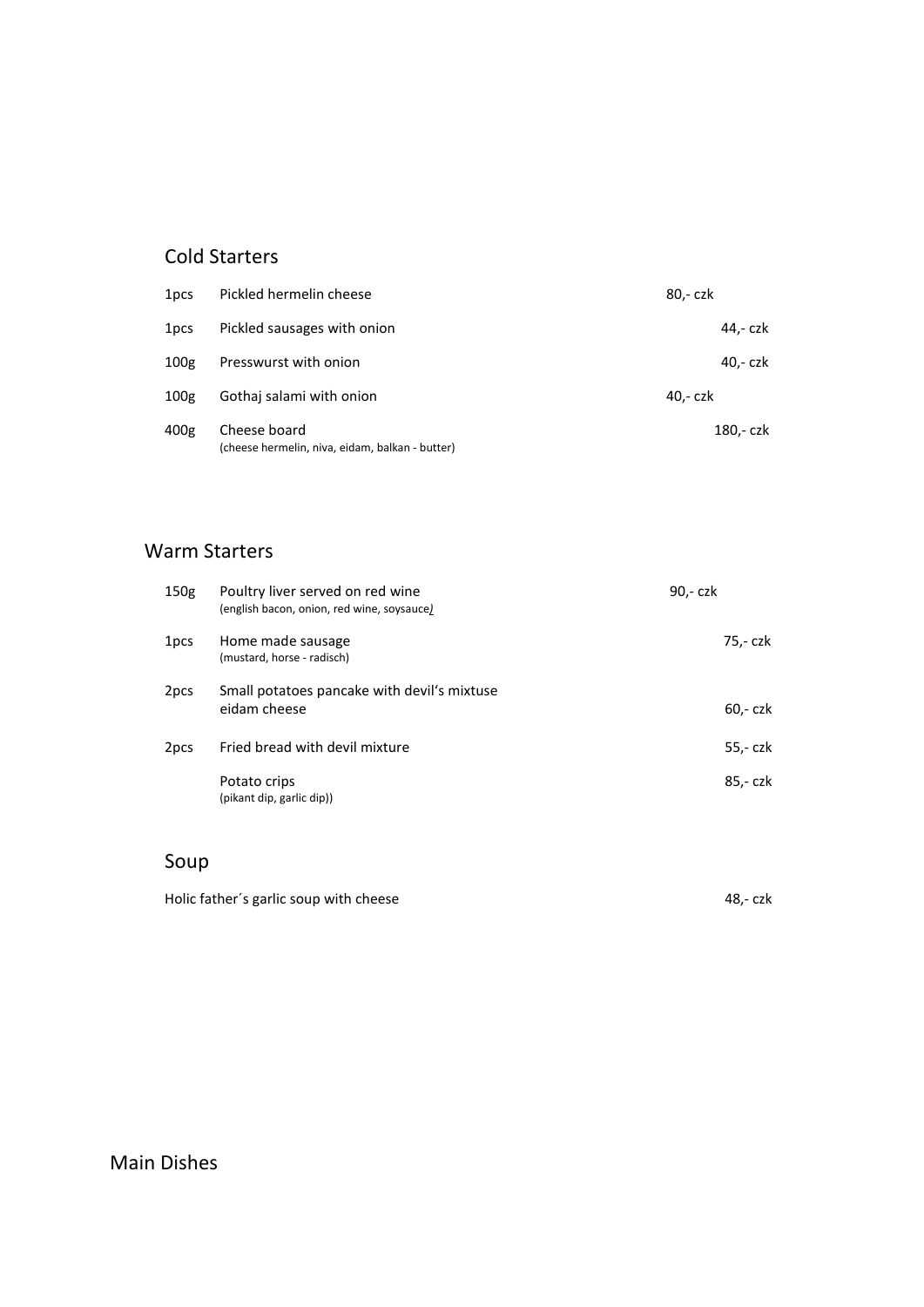| 150 <sub>g</sub> | Fillets of beef with cream sauce with dumplings and cranberries<br>from Mrs. Muller | 145,- czk |
|------------------|-------------------------------------------------------------------------------------|-----------|
| 150 <sub>g</sub> | Goulash by Feldcurate Otto Katze bacondumplings                                     | 145,- czk |
| 375g             | Baloun's grub<br>(porkmeat, smokedmeat, duckmeat, sausage, cabbage, mix dumplings)  | 180,- czk |
| 200 <sub>g</sub> | Kaplice's fried potatoes pancake<br>(porkmeat, smokedmeat, cabbage, cracklings)     | 150,- czk |
|                  | Potatoe "Lokše"<br>(chopped duck meat, cabbage, pickled pear)                       | 160,- czk |

# Chefs Specialities

| 1 <sub>pcs</sub> | <b>Pork Drumstick</b>                                                                                                   | 159,- czk |
|------------------|-------------------------------------------------------------------------------------------------------------------------|-----------|
| 250g             | Meatskewer<br>(chicken meat, pork meat, English bacon, redpepper, onion)                                                | 200,- czk |
| 200 <sub>g</sub> | Titbit by Oberleitnant Makovec<br>(mix in a big potato pancake from pork meat and filet of beef)                        | 210,- czk |
| 450g             | Mix-gril<br>(filet's of beef slices, chicken breast, pork meat, English bacon)                                          | 350,- czk |
| 1 <sub>pcs</sub> | Roasted Pork knee by Leutnant Cajthaml<br>(mustard, horse – radish, weight cca 2kg – order 24 hours before - necessary) | 330,- czk |
| 600g             | Mix of chicken and pork schnitzel<br>(pickles, goathorns)                                                               | 330,- czk |
| 600g             | Pork schnitzel<br>(pickles, goathorns)                                                                                  | 330,- czk |
| 600g             | Chicken schnitzel<br>(pickles, goathorns)                                                                               | 330,- czk |

Order Dishes

## Sirloin steak with pepper sauce

(cream, green pepper)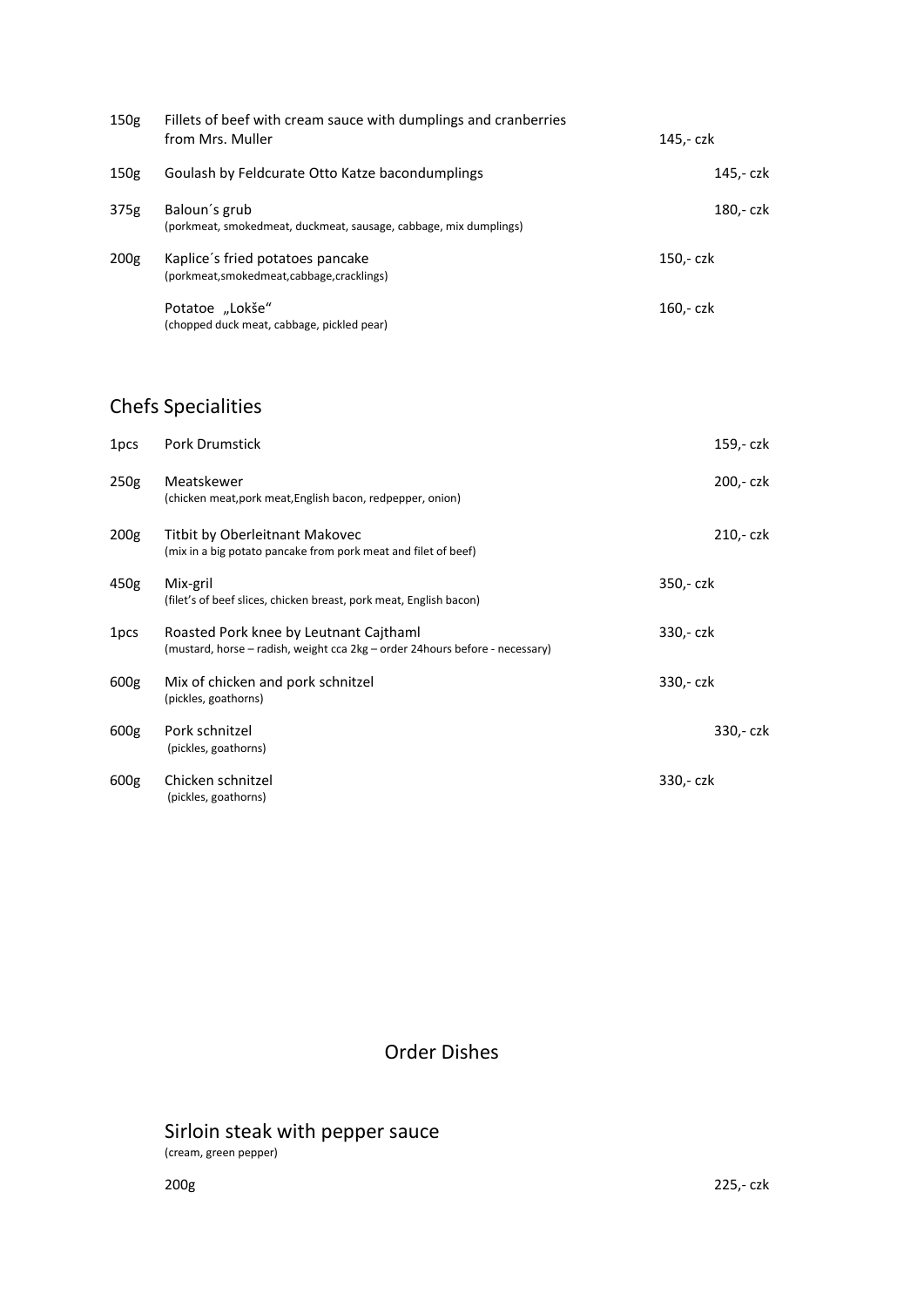| 300 <sub>g</sub> |                                                                    | 285,- czk |
|------------------|--------------------------------------------------------------------|-----------|
| 400g             |                                                                    | 345,- czk |
| 500g             |                                                                    | 395,- czk |
| 150g             | Beef tartar - 4pcs Fried bread with garlic<br>(on your own wish)   | 250,- czk |
| 200 <sub>g</sub> | Beef tartar $-6$ pcs Fried bread with garlic<br>(on your own wish) | 330,- czk |

#### Pork Meat

| 200 <sub>g</sub> | Grilled pork loin                                                   | 195,- czk |
|------------------|---------------------------------------------------------------------|-----------|
| 200 <sub>g</sub> | Grilled pork loin with grilled zucchini<br>(corn, redpepper, onoin) | 215,- czk |
| 200 <sub>g</sub> | Pork lockets with ham and egg                                       | 195,- czk |
| 200 <sub>g</sub> | Piguant meat<br>(ketchup, onion, garlic, chilli)                    | 150,- czk |

## Chicken Meat

| 200g | The breasts of chicken                                                           | 160,- czk |
|------|----------------------------------------------------------------------------------|-----------|
| 200g | Chicken steak with bluecheesse sauce<br>(niva, garlic, cream)                    | 170,- czk |
| 200g | Chicken mix in fried potato pancake<br>(redpepper, onion, leek, muschrooms, soy) | 170,- czk |
| 200g | Chicken pocked<br>(mushrooms, ham, eidam)                                        | 170.- czk |
| 200g | Chicken pocked Hermelin<br>(ham, cheesse hermelin, onion, horse - radish)        | 170,- czk |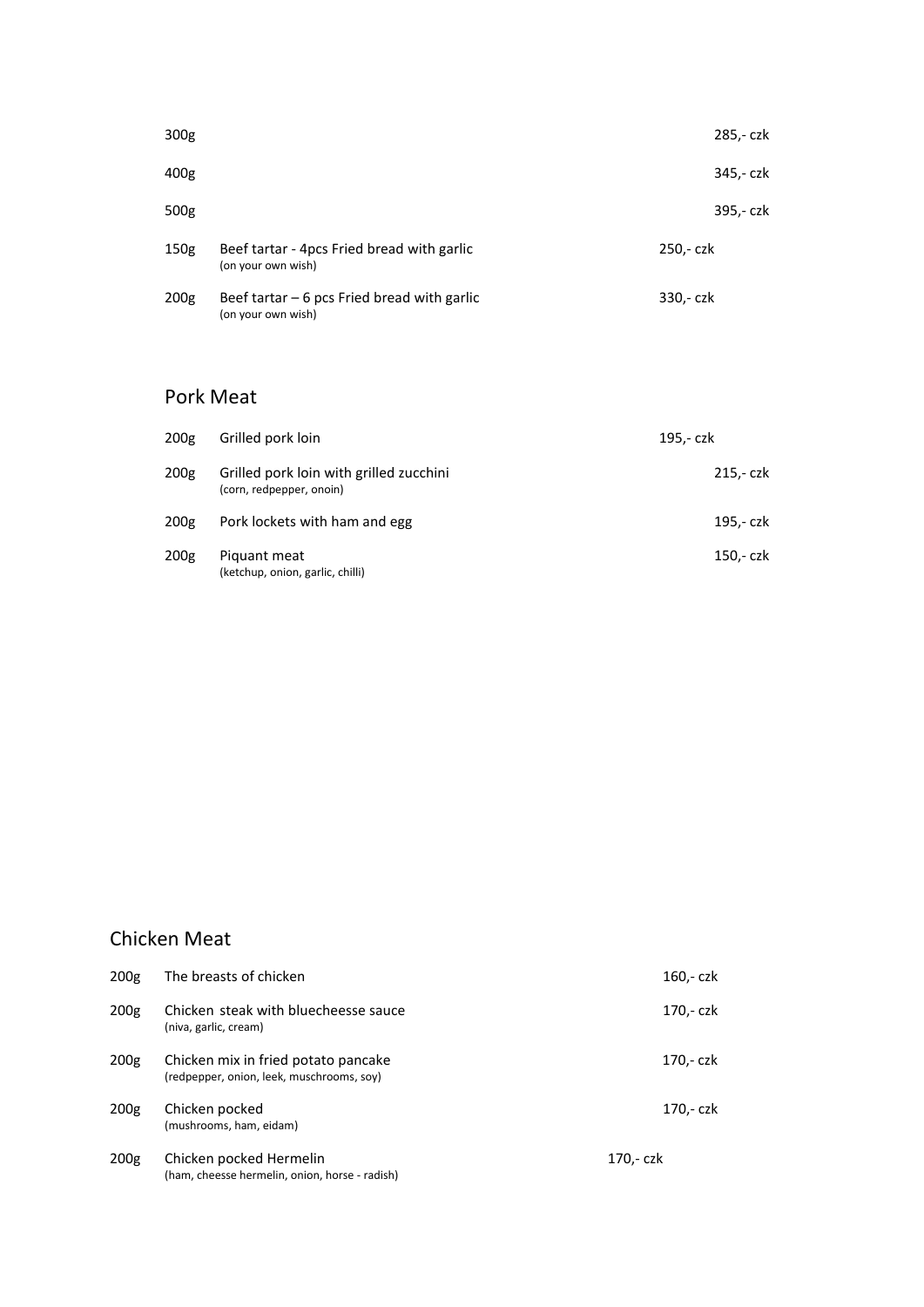| 150 <sub>g</sub> | Chicken Kung-pao                            | 170.- czk |
|------------------|---------------------------------------------|-----------|
|                  | (cabbage, leek, redpepper, mushrooms, nuts) |           |

| 200 <sub>g</sub> | Turkey steak                    | 180.- czk |
|------------------|---------------------------------|-----------|
| 200g             | Turkey lockets with ham and egg | 190.- czk |
| 150g             | Fried chicken schnitzel         | 99.- czk  |

## Cheesses

| 150g             | Fried eidam cheese                      | 75.- czk  |
|------------------|-----------------------------------------|-----------|
| 150g             | Fried hermelin cheesse                  | 90.- czk  |
| 900g             | Hermelin cheesse in potato pancake      | 120.- czk |
| 100 <sub>g</sub> | Fried Olomouc cottage cheese with bacon | 100,- czk |

## Child´s Dishes

| 100g             | Fillet of beef with cream sauce with 3 pieces of dumplings and<br>Cranberries from Mrs. Müller | 95.- czk |
|------------------|------------------------------------------------------------------------------------------------|----------|
| 100 <sub>g</sub> | Fried chicken schnitzel, boiled potato (or potatoe puré)                                       | 95.- czk |
| 100 <sub>g</sub> | Fried pork schnitzel, boiled potato (or potatoe puré)                                          | 95.- czk |

## Salads

| 400g             | Vegetable salad with turkey schnitzel<br>(mix vegetable, olives, parmesan cheesse, French dresink) | 155,- czk |
|------------------|----------------------------------------------------------------------------------------------------|-----------|
| 400g             | Sop salad<br>(mix vegetable, Balkan cheesse)                                                       | 135,- czk |
| 400g             | Chicken salad<br>(mix vegetable, chicken meat, French dressing)                                    | 145,- czk |
| 200 <sub>g</sub> | Sop salad<br>(mix vegetable, Balkan cheesse)                                                       | 70.- czk  |
| 200 <sub>g</sub> | Mix salad                                                                                          | 44.- czk  |
| 200              | Tomatoe salad                                                                                      | 44.- czk  |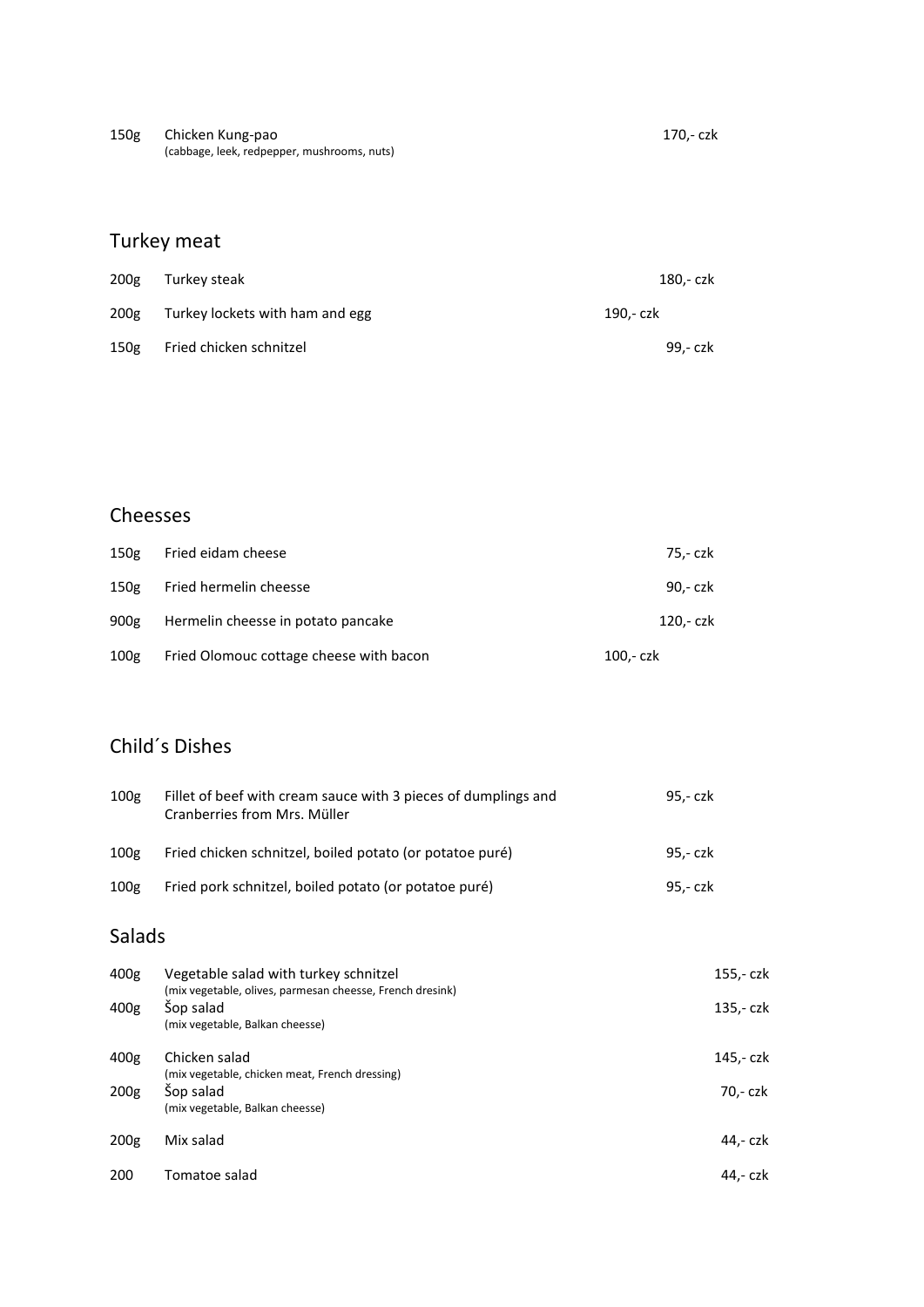| 200              | Cucumber salad                    | 44.- czk |
|------------------|-----------------------------------|----------|
| 200 <sub>g</sub> | Cabbage salad                     | 44.- czk |
| 200g             | Cabbage salad with horse - radish | 44.- czk |

#### Cold Sauces

| Tatar sauce                | 20,- czk              |
|----------------------------|-----------------------|
| Mustard                    | $15 - czk$            |
| Ketchup<br>French dressing | $15,-czk$<br>25,- czk |
| Pikant dip                 | 25,- czk              |
| Garlic dip                 | 25,- czk              |

## Warm Sauces

| Bluecheese sauce   | 40,- czk |
|--------------------|----------|
| Cream pepper sauce | 40,- czk |
| Mushroom sauce     | 40,- czk |

# Desserts fromthe Pastry Cook

| 2 <sub>pcs</sub> | Pancake with Nuttela and vanilla ice-cream, whipped cream | 99.- czk |  |
|------------------|-----------------------------------------------------------|----------|--|
|                  | Hot Raspberries with vanilla ice-cream, whipped cream     | 99.- czk |  |
|                  | Ice cream with fruit and with cream                       | 99,- czk |  |

#### Side Dishes

| 200 <sub>g</sub> | Boiled potato              | 35,- czk |
|------------------|----------------------------|----------|
| 200 <sub>g</sub> | Mashed potatoes with onion | 39,- czk |
| 200 <sub>g</sub> | Steak chips                | 39,- czk |
| 200 <sub>g</sub> | Chips                      | 39,- czk |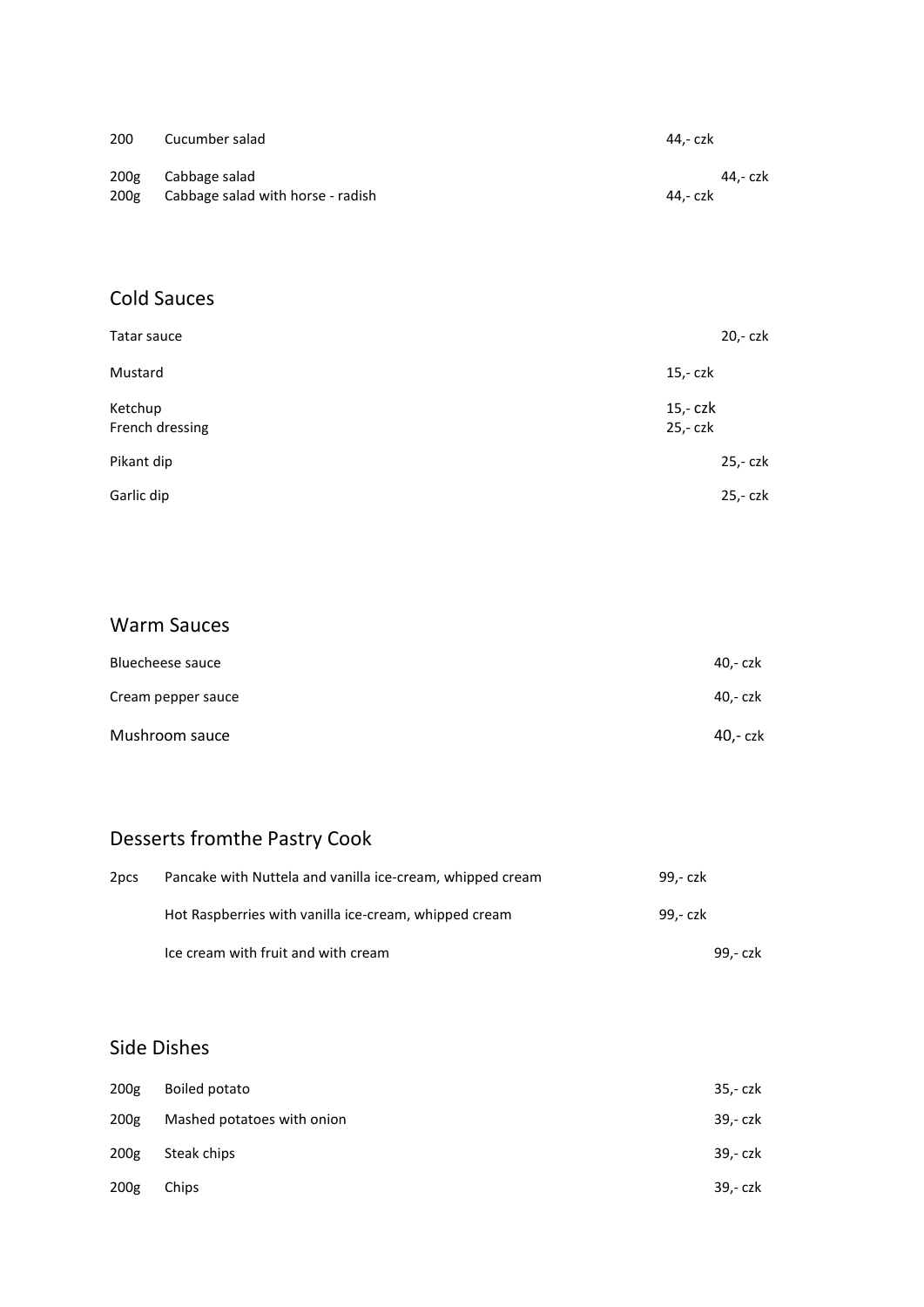| 200 <sub>g</sub> | Krokets                                                    | 39,- czk |           |
|------------------|------------------------------------------------------------|----------|-----------|
| 150 <sub>g</sub> | Steamed rice                                               |          | 25,- czk  |
| 400g             | Gilled vegetables(corn, courge, zucchini redpepper, onion) | 60,- czk |           |
| 200 <sub>g</sub> | Grilled courge                                             |          | 40,- czk  |
| 200 <sub>g</sub> | Beans with English bacon                                   | 50,- czk |           |
| 1pcs             | Potato pancake                                             |          | 10,- czk  |
| 1pcs             | Fried bread with garlic                                    |          | $5 - czk$ |
| 1 <sub>pcs</sub> | Roll                                                       |          | $4,- czk$ |
| 1pcs             | Bread                                                      |          | $2,-czk$  |

#### The Others

| 100 <sub>g</sub> | Grated cheesse         |          | 20,- czk  |
|------------------|------------------------|----------|-----------|
| 100 <sub>g</sub> | Parmesan cheesse       |          | 40,- czk  |
| 100 <sub>g</sub> | Stewed cabbage         | 15,- czk |           |
| 100 <sub>g</sub> | Spinach                | 15,- czk |           |
|                  | Roll dumpling          |          | 25,- czk  |
|                  | Potato dumpling        | 25,- czk |           |
|                  | <b>Bacon dumpling</b>  | 25,- czk |           |
|                  | Pasta                  | 25,- czk |           |
| 50g              | Pickled gherkin        |          | $10,-czk$ |
|                  | Target                 |          | $5 - czk$ |
|                  | Portion of cramberries |          | 20,- czk  |
|                  | Mix vegetable          |          | 20,- czk  |
|                  | Little box             |          | 5,- czk   |